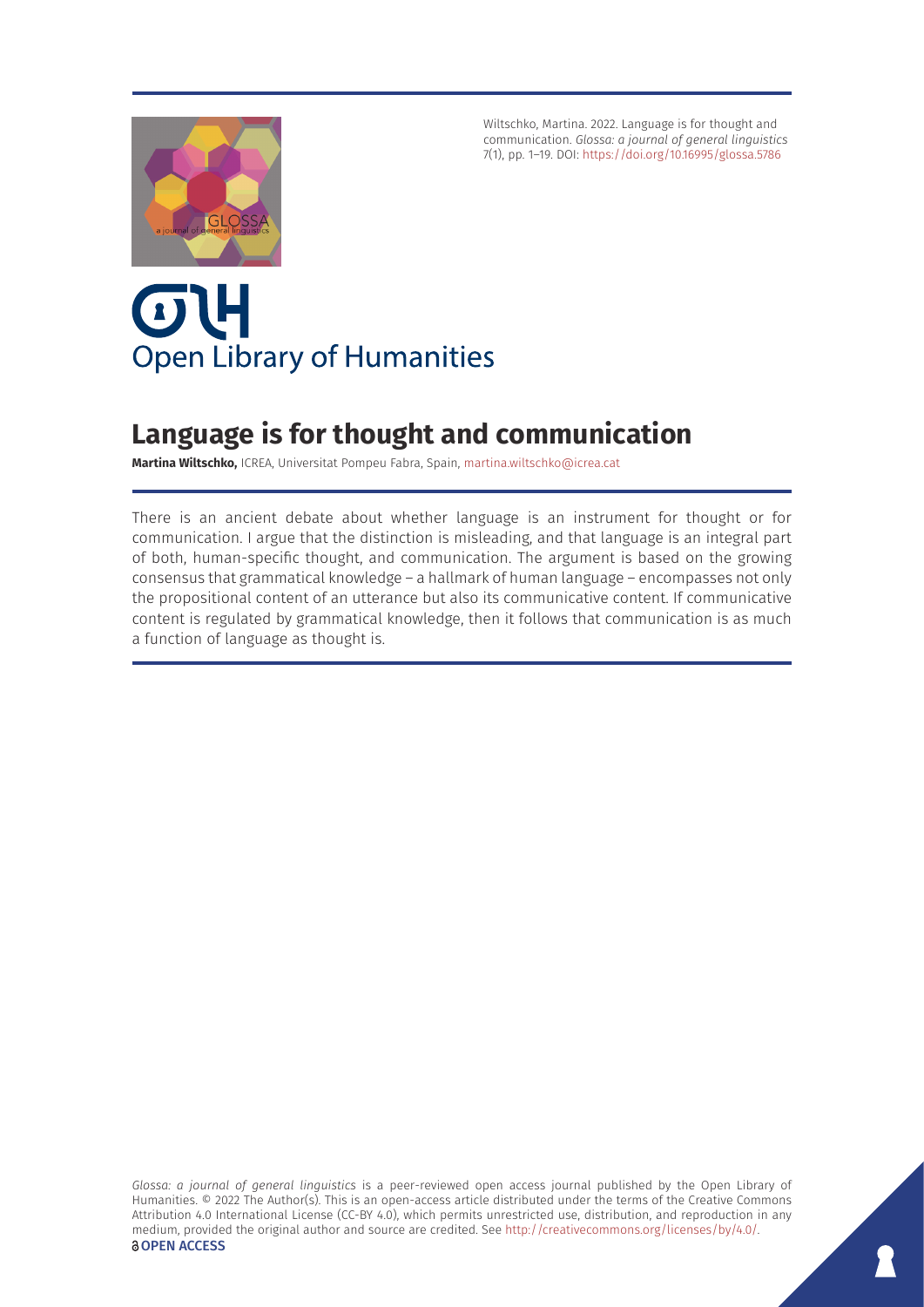### **1. What is language for?**

The kinds of thoughts humans have distinguish us from animals and so does the way we communicate them, namely via language. Language allows us to access the mental worlds of others and to synchronize them thereby establishing common ground. The relation between thought and language has been explored since ancient times and so has the relation between language and communication*.* It is typically assumed that it is either thought or communication which is the primary purpose of language. For example, Chomsky (2017: 298) claims that "*the modern doctrine that communication is somehow the "function" of language is mistaken… Language is fundamentally a system of thought*."

The language-is-for-thought view, which pervades the contemporary generative tradition, contrasts with the alternative view according to which *"language arose primarily in the interests of enhancing communication, and only secondarily in the interests of enhancing thought."* Jackendoff (2002: 123). The language-is-for-communication view is widespread within cognitive science (Carruthers 2002) as well as within functionally oriented approaches towards language including those that take a clear interactionalist stance (Levinson 2019). This defines two opposing views on language summarized in (1).

| (1) | <b>Function of Language</b> | <b>Function of Language</b> |  |
|-----|-----------------------------|-----------------------------|--|
|     |                             |                             |  |
|     | Thought                     | Communication               |  |

Discussions surrounding the function of language often take an evolutionary perspective: that language is a system for communication is taken to imply that language evolved *for*  communication. Of course, it is undeniable that language is used in communication, but this may be merely an exaptation rather than its essential function (Gould & Vrba 1982). Crucially, the question regarding the function of language has synchronic relevance as well: its answer will influence how we model language within a general theory of cognition.

The goal of this squib is twofold: first, I will add arguments to the emerging consensus that interactional aspects of language are grammatically configured, just as propositional aspects are. Second, I present a novel conclusion that bears on the ancient question regarding the function of language introduced above: if indeed grammatical knowledge, which defines human language, equally configures (the language of) thought as well as (the language of) interaction it follows that human-specific language must be a vehicle for both thought and communication and hence the dichotomy dissolves. And if this is the case, we need a model of language that does justice to the intrinsic duality of language, and which incorporates both thought and interaction rather than taking one as derivative from the other. Since the point I wish to make straddles across frameworks which make radically different assumptions about the nature of language and grammar, it is crucial to define grammar in a way that is not tied to a particular framework.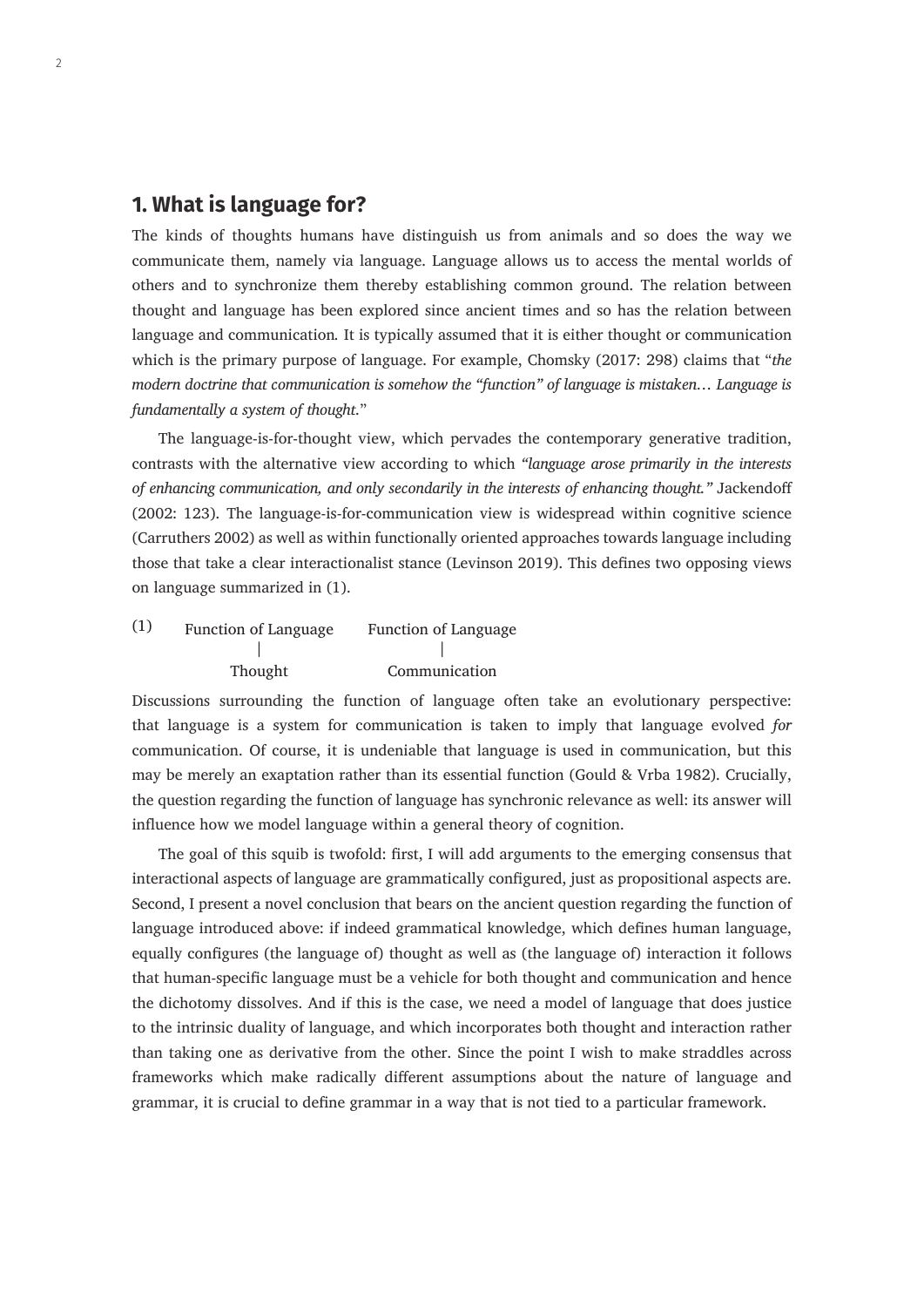### **2. What is grammar?**

As a starting point, I take it to be uncontroversial that one of the key characteristics of all human languages is that there is a grammar that constrains the way sentences are configured. While the extent to which such constraints are universal is a matter of much debate within and across frameworks, there are aspects of grammar that are considered to be universally attested. Specifically, I assume the definition of grammar in (2), and I take it to be uncontroversial.

(2) Grammar  $=_{\text{def}}$  an intrinsically structured system that mediates the relation between form and meaning of complex expressions

According to (2), the interpretation of a complex expression is not merely the sum of its parts but it is enriched by grammar.<sup>1</sup> For example, in English, the position of a nominal phrase determines (in part) its relation to the event encoded by the verb: in active clauses agents are realized as subjects and patients as objects, as in (3).

(3) a. The chameleon chased the butterfly. b. The butterfly chased the chameleon.

Thus, with the same ingredients different thoughts can be expressed and this aspect of compositionality is one of the reasons for the creative aspect of language: we can make infinite use of finite means. This much is uncontroversial as it is an empirical fact: the meaning of individual parts of language is augmented via the way they are composed. This is the role of grammar: it regulates the composition of words and adds grammatical meaning. What exactly this system is, and how it relates to human cognition is not relevant; what is relevant is that it regulates every human language and that it is responsible for the following universal properties of human language.

- i) *Structure dependence.* The composition of words into sentences is hierarchically organized. The rules of language are sensitive to this hierarchy: they are structure dependent (Chomsky 1980).
- ii) *Contrast and paradigmaticity.* All domains of language are organized around contrast (Cowper & Hall 2014). This can lead to paradigmatic organization and the possibility for silence to be interpreted. It is via identifiable structural positions (grammar) that silence can become meaningful. For example, in English, plural number (4)b contrasts with singular number (4)a, but singular is not overtly marked. Crucially, the singular

 $1$  I assume the units of language that are combined to form complex expressions do not only include words and morphemes, but also intonational tunes, gestures, and facial expressions. They, too, play a role in the interpretation of complex expressions and they are systematically integrated just as the classic Saussurian signs are (see for example Esipova 2019, Ginzburg et al. 2020).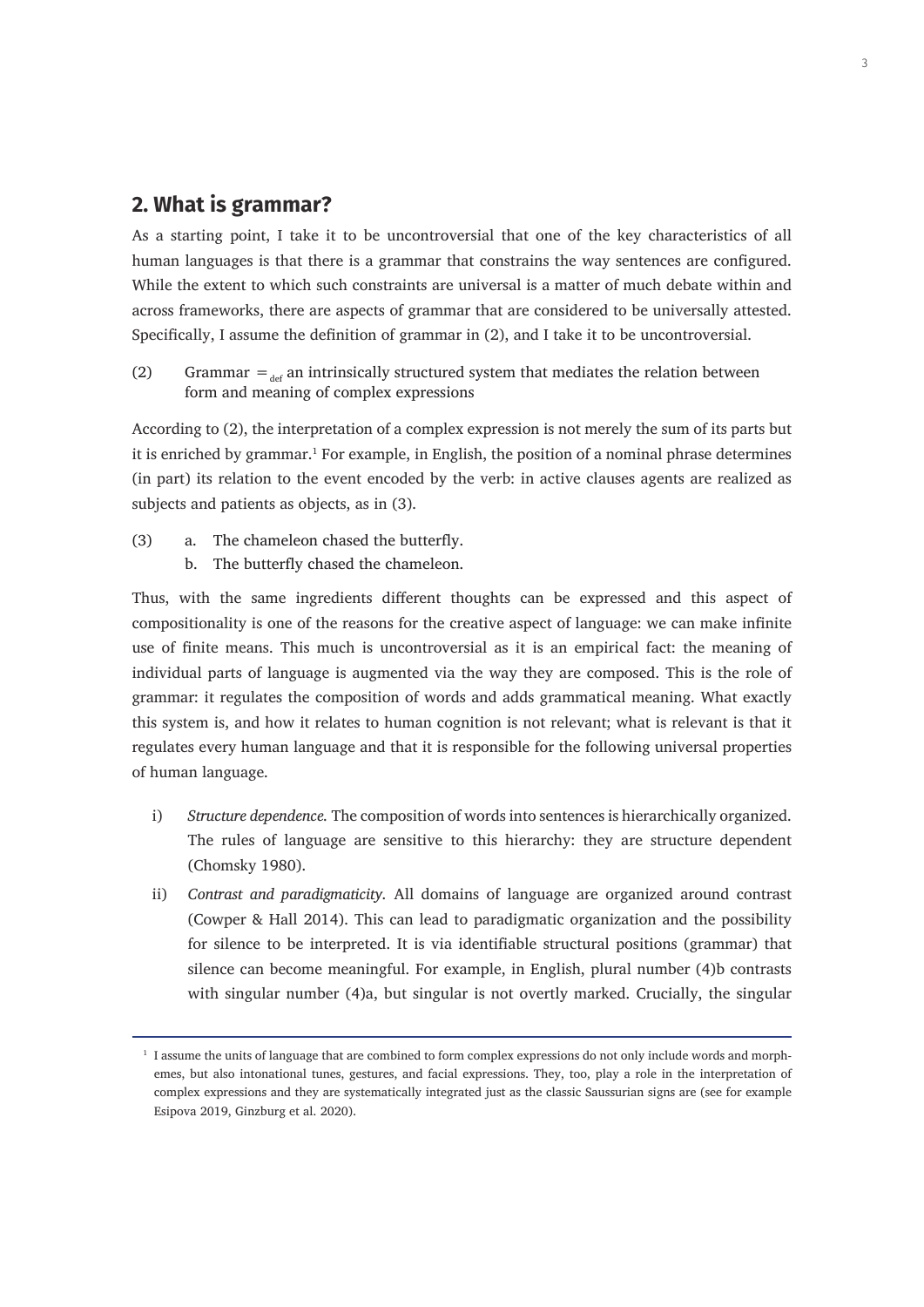interpretation of an unmarked noun is only triggered in the context of a phrase and hence is due to grammar. Within a compound an unmarked noun is not interpreted as singular (4)c (Wiltschko 2008).

- (4) a. one chameleon
	- b. two chameleon-**s**
	- c. chameleon skin
- iii) *Multi-functionality.* Depending on its syntactic position a given word can acquire a different interpretation. For example, English, *have* can be used as a verb of possession or as an auxiliary. The very fact that such processes are sometimes analysed as *grammaticalization* indicates that they are viewed as deriving from the working of grammar (see Wiltschko 2014 for a synchronic view).

These properties can be considered the hallmark of grammar in the sense defined in (2). While grammar is typically considered to constrain language as used to express our thoughts (i.e., the content of our linguistic interaction, henceforth *propositional language*) I wish to show that it also constrains the language used to regulate the interaction itself (henceforth *interactional language*). In the following section, I briefly characterize these two notions.

### **3. What is interactional language?**

Grammar is traditionally viewed as a system that regulates the composition of sentences, and these sentences are typically viewed in isolation, devoid of the interactional context in which they might appear. Crucially, however all languages have units of language that are restricted to language in interaction as they do not contribute to the content of the thought that is to be communicated but rather, they are used to regulate the communicative process itself: they regulate the establishment of common ground as well as turn-taking. While the main point of this squib is to show that both aspects of language are constrained by the same system (i.e., grammar), it is worth pointing out that there are also differences between propositional and interactional language. Here I introduce three such differences pertaining to lexical, morphological, and syntactic properties.

First, propositional language consists of words and morphemes that come in two broad classes: open class (lexical) categories and closed class (functional) categories. Now, there are units of language that belong to interactional language only, like for example response markers *yeah* or confirmationals *eh?*. Crucially, these forms differ from both lexical and functional categories: they are neither fully open class, nor are they fully closed class like, for example, complementizers or tense-markers. Speakers regularly come up with new ones or recruit existing words that belong to propositional language (e.g., *right* used as a confirmational).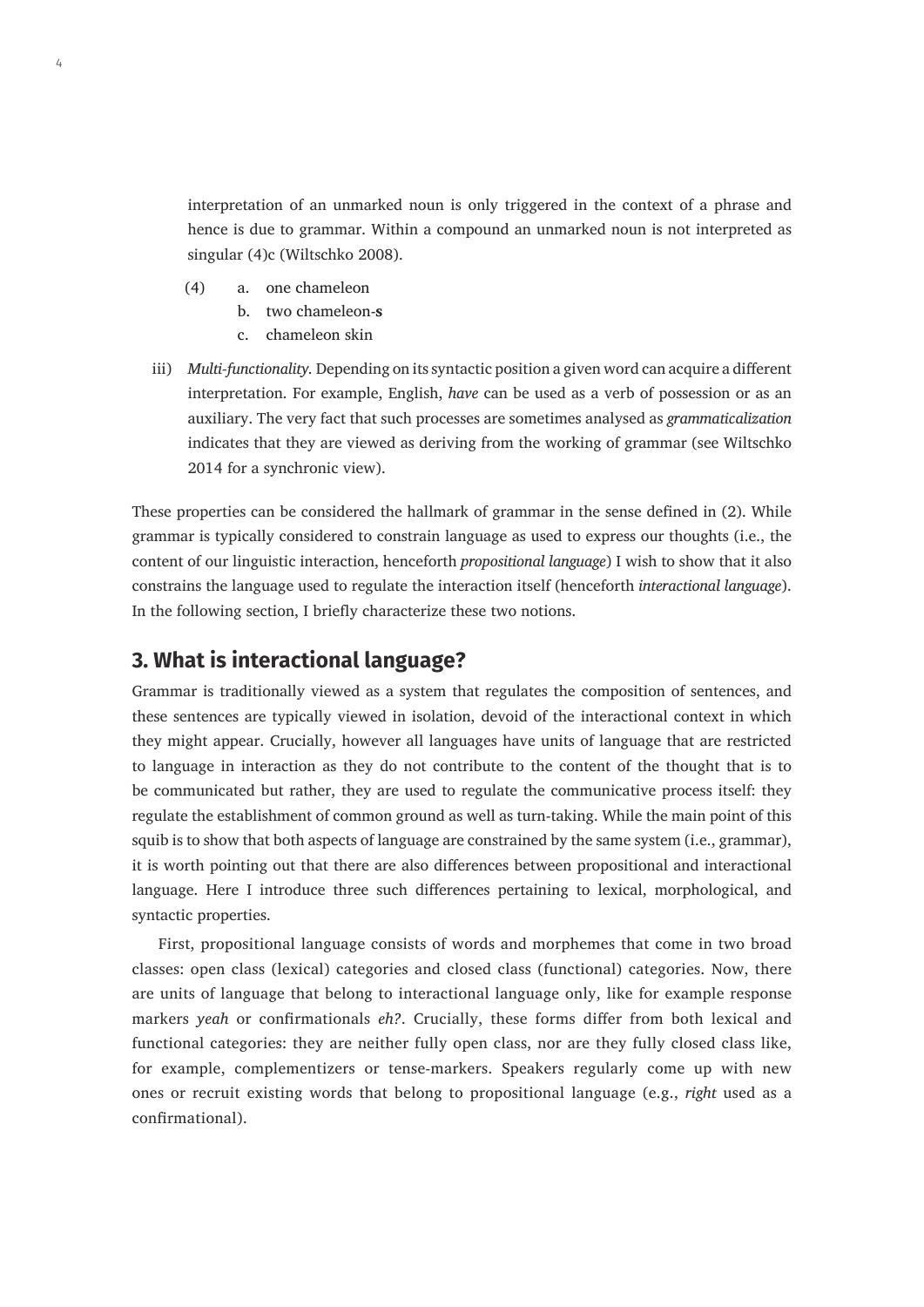Second, a pervasive property of propositional language is that much of its functional domain is characterized by grammatical phi-features (person, number, and gender) and these features define morphological paradigms (e.g., in pronominal systems or verbal inflection). While paradigmatic organization is also found in interactional language, it is not defined by phi-features. Rather interactional language can show paradigmatic organization defined by interactional properties, such as epistemic status of the propositional content or social relations among interlocutors (see section 4 for an example).

Finally, interactional language is characterized by differences in distributional patterns: it is typically found at the sentence peripheries (initial or final positions) and hence it takes scope over the propositional content. This distribution is expected if indeed the core function of interactional language is to regulate how the communicated propositional content is integrated into the knowledge states of the interlocutors and how the utterance as a whole is integrated into the sequence of interactional turns. This type of content differs significantly from content that contributes to the composition of the propositional content itself.

In sum, there are several properties that define aspects of language which serve to regulate the linguistic interaction rather than to compose the content of interaction. In traditional grammatical treatments, these aspects have not been considered to be in the purview of grammar. While my core argument – that language is an instrument for both thought and communication – is based on the observation that grammar regulates both propositional and interactional language, I nevertheless continue to distinguish between these two aspects of language, and I do so for two reasons. First, it is a way to acknowledge that there is an aspect of language which has long been excluded from grammatical analysis, namely forms of language used to regulating linguistic interaction. Second, the differences between propositional and interactional language reviewed above are still consistent with the main claim that they are regulated by the same grammar. That is, propositional domains of language, too, differ from each other in systematic ways: for example, lexical categories have lexical, morphological, and syntactic properties that differ from functional categories, yet they are both regulated by grammar. In the next subsection, I show that interactional language, too, is regulated by grammar.

### **4. Grammar constrains interactional language**

The argument that language in interaction is constrained by grammar is not new. Ginzburg & Poesio (2016) show that aspects of language in interaction are as much rule governed as those conventionally viewed as being part of grammar, including disfluencies, interjections, overlapping turns and online repair. This calls into question the generative division between competence and performance (cf. also Ginzburg & Poesio 2016; Kempson et al. 2016) and echoes insights from conversation analysis (Sacks et al. 1974) and interactional linguistics (Selting & Couper-Kuhlen 2000; Couper-Kuhlen & Selting 2001) according to which a speaker's knowledge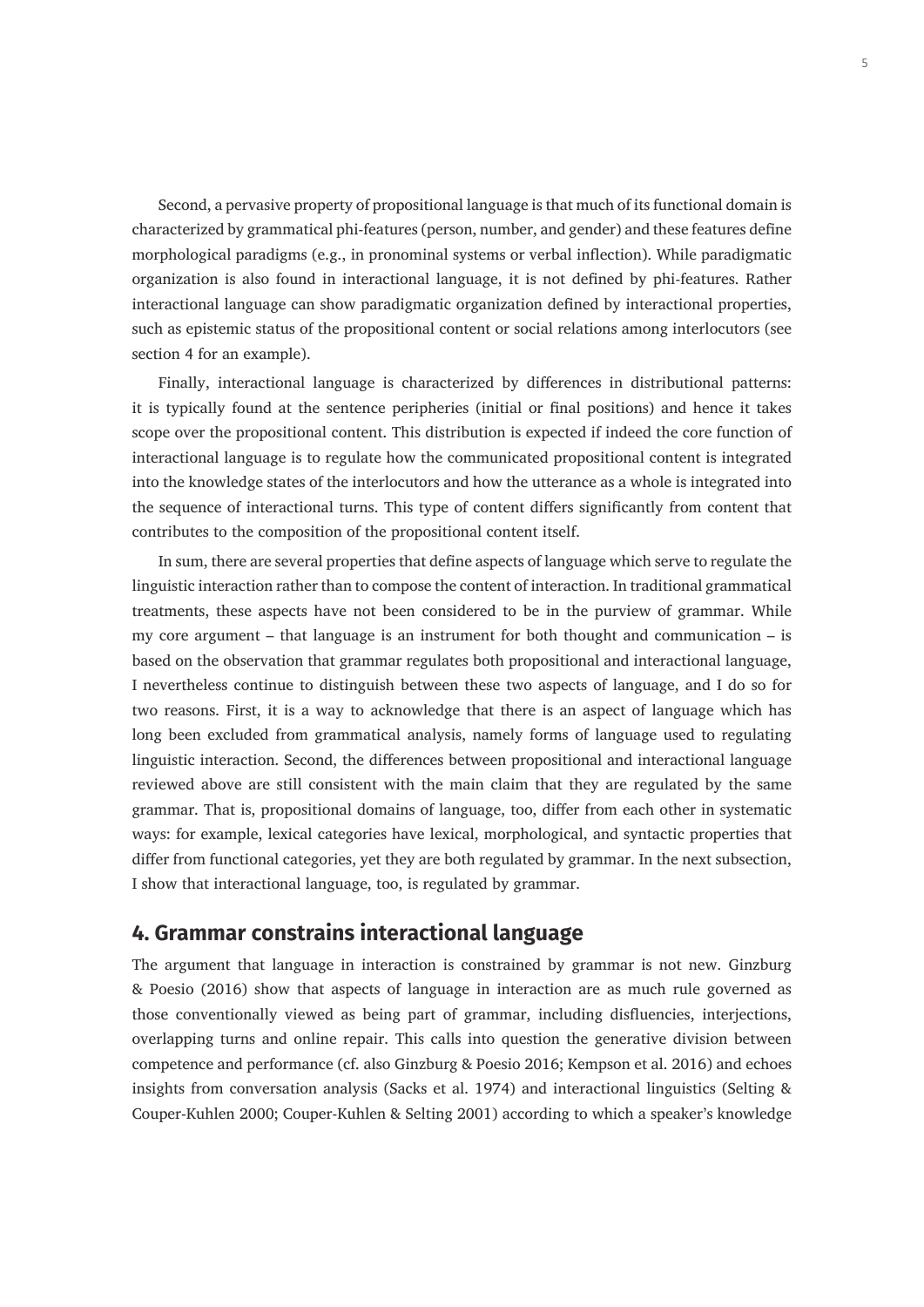of how to have conversations is part of competence (Campbell & Wales 1970; Hymes 1972; Keenan (Ochs) 1974).

Within the generative tradition, too, aspects of language that are restricted to interaction have been analysed as being constrained by grammar. According to Ross' (1970), the illocutionary force of an utterance is directly encoded via a (covert) superordinate structure (*I tell you that)*. Ross' insight to syntacticize speech acts has been taken up again over the past 20 years with different implementations. On current views, speech acts are not primitives but are decomposable. Crucially, it became possible to analyse elements of language that do not contribute to propositional content, but which regulate the use of language, including particles expressing the speaker's attitude towards the truth-conditional content of the utterance. Other use-conditional elements include intonational tunes used to call on the addressee for a response (Beyssade & Marandin 2006) as well as vocatives and attention getting particles. They regulate turn taking. These are all aspects of language which are only found in linguistic interaction and there is growing consensus that these aspects of language are part of syntactic structure (Speas & Tenny 2003; Hill 2007; 2013; Krifka 2013; Haegeman 2014; Miyagawa 2022; Corr 2022; a.o.). If so, then interactional aspects of language are regulated by grammar and we predict them to display the hallmarks of grammar, defined in section 2. In this section, I show that this is the case.

First, consider the defining property of grammar: it mediates between form and meaning such that the meaning of a complex expression is more than the sum of its parts; it is enriched with meaning that derives from grammatical structure. This is true for interactional language as well. For example, in (5)a *Charlie* is used as the subject of the proposition. Adding *the chameleon* is optional and must be interpreted as a parenthetical. In (5)b/c *Charlie* is interpreted as a vocative, addressing the interlocutor, making it part of interactional language. Moreover, vocatives differ in their interactional role (Zwicky 1974). In (5)b, *Charlie* serves to catch the attention of the interlocutor; it can be preceded by an attention getting particle. In (5)c, it is used to establish a connection with the interlocutor in ongoing conversation; it can be preceded by the connector *but*.

- (5) a. **Charlie** (, the chameleon) chased the butterfly.
	- b. (Hey) **Charlie**! \*(The chameleon) chased the butterfly.
	- c. (But) **Charlie**, \*(the chameleon) chased the butterfly.

In terms of their ingredients and linear order, the utterances in (5) are identical.2 Thus, just as propositional language, interactional language, too, adheres to the generalization that interpretation is not merely dependent on the ingredients of the complex expression but that

<sup>&</sup>lt;sup>2</sup> Their intonational patterns differ. An attention getting call can be an independent utterance realized as a separate intonation phrase whereas the other type of vocative is intonationally integrated into the utterance (Slocum 2016). While intonational integration *per se* cannot be considered a meaningful unit of language, it certainly has the appearance that it is, and this is because it is a reflex of structural composition. Since intonation interacts with grammar in predictable ways (e.g., Selkirk 1984) it reflects grammatical structure as well as the meaning conveyed by structure.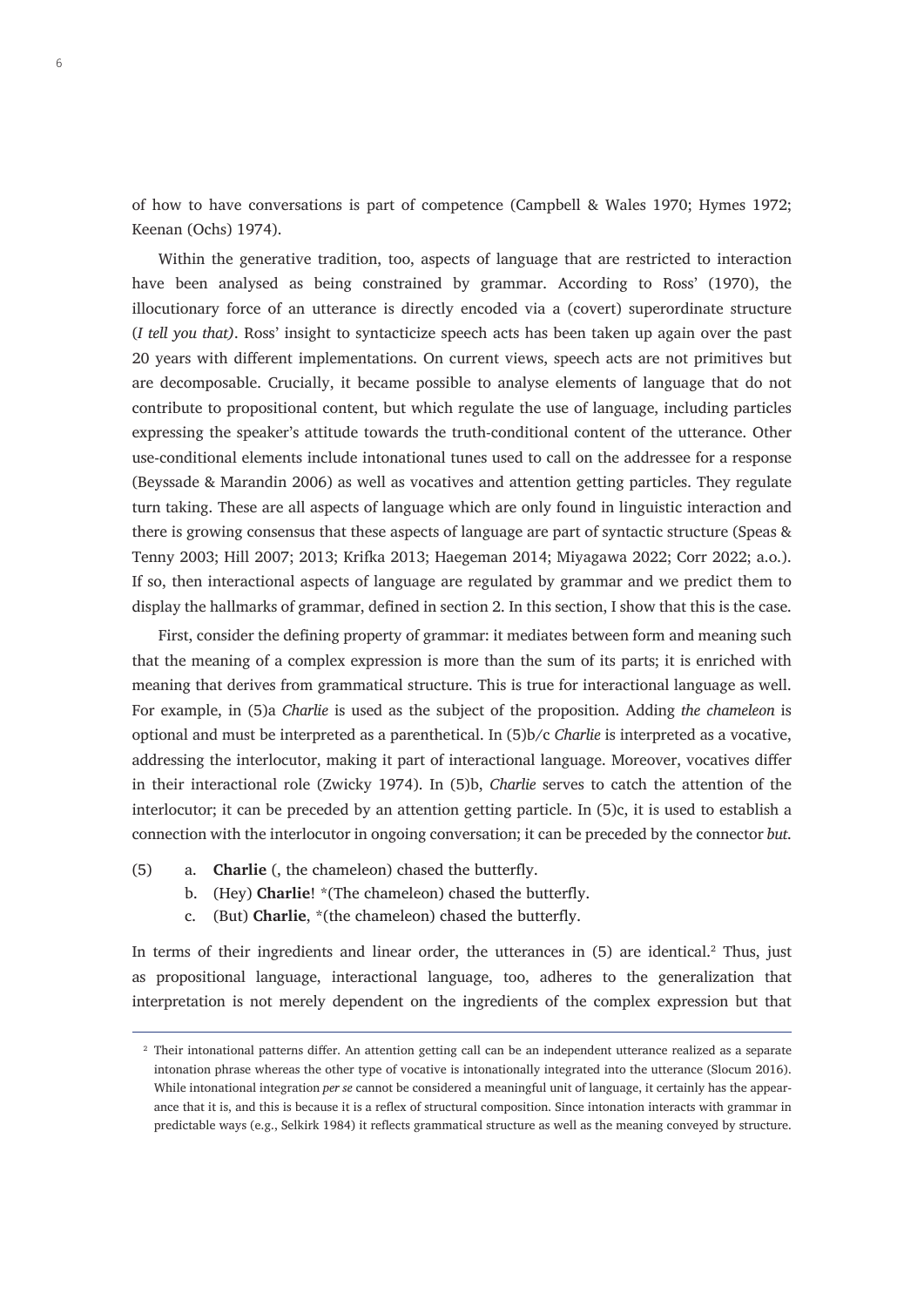it is equally dependent on the way these ingredients are composed. This concerns not only the difference between propositional arguments and vocatives, but also the difference between the two types of vocatives. That grammar is involved in the latter distinction is supported by the fact that the two vocatives differ in distribution: attention getting calls are restricted to utterance-initial position, while the other type can be used sentence-initially (as in (5)c) but also sentence-finally, or -medially (Zwicky 1974), as in (6).

- (6) a. The chameleon chased the butterfly, **Charlie**.
	- b. You should know **Charlie**, that the chameleon chased the butterfly.

The difference between propositional arguments and vocatives on the one hand, as well as the difference between the two types of vocatives on the other, can be attributed to grammar in the same way as the difference in interpretation among propositional arguments (as in examples (3)). If the distribution and interpretation of a given form is regulated by grammar, it follows that grammar is implicated in interactional language.

Next, I turn to structure-dependence. Interactional sentence-final particles used to request confirmation (*eh*) are restricted to root clauses, as in (7). *eh* is used to confirm the content of the matrix clause; it cannot confirm the content of the embedded clause, as in (8).

- (7) That Milo has a dog (\***eh**) didn't surprise Anneke.
- (8) Anneke knows that Milo has a dog, **eh**?
	- $=$  Confirm that Anneke knows that Milo has a dog.
	- $\neq$  Confirm that Anneke has a dog.

One might argue that sentence final-particles must take the entire utterance in their scope. Hence these examples would not indicate structure dependence. However, there are discourse markers that look strikingly like matrix clauses (e.g., *I guess*) but they are not in the scope of *eh*. In (9), *eh*  is not used to confirm the speaker's guess but the content of the rest of the clause.

#### (9) Now, **I guess** you're here for news about your brother and the other boys, **eh**? <http://tvmegasite.net/transcripts/days/older/2005/trans-da-05-20-05.shtml>

This means that *eh* must be sensitive to the structure of the utterance it combines with; it does not take the entire utterance in its scope.

Next, consider contrast and paradigmaticity. Atayal sentence-final particles enter paradigmatic contrast (as summarized in Table  $1$ ).<sup>3</sup> They are organized along two dimensions: whether the proposition is old or new information and whether this pertains to the speaker's or addressee's knowledge state.

<sup>&</sup>lt;sup>3</sup> The Atayal data are from the C'uli' dialect in the Zhongxing Village, Tai'an Township, Miaoli County. They have been elicited from native speakers by Sihwei Chen (Academia Sinica) during fieldwork in 2016/17.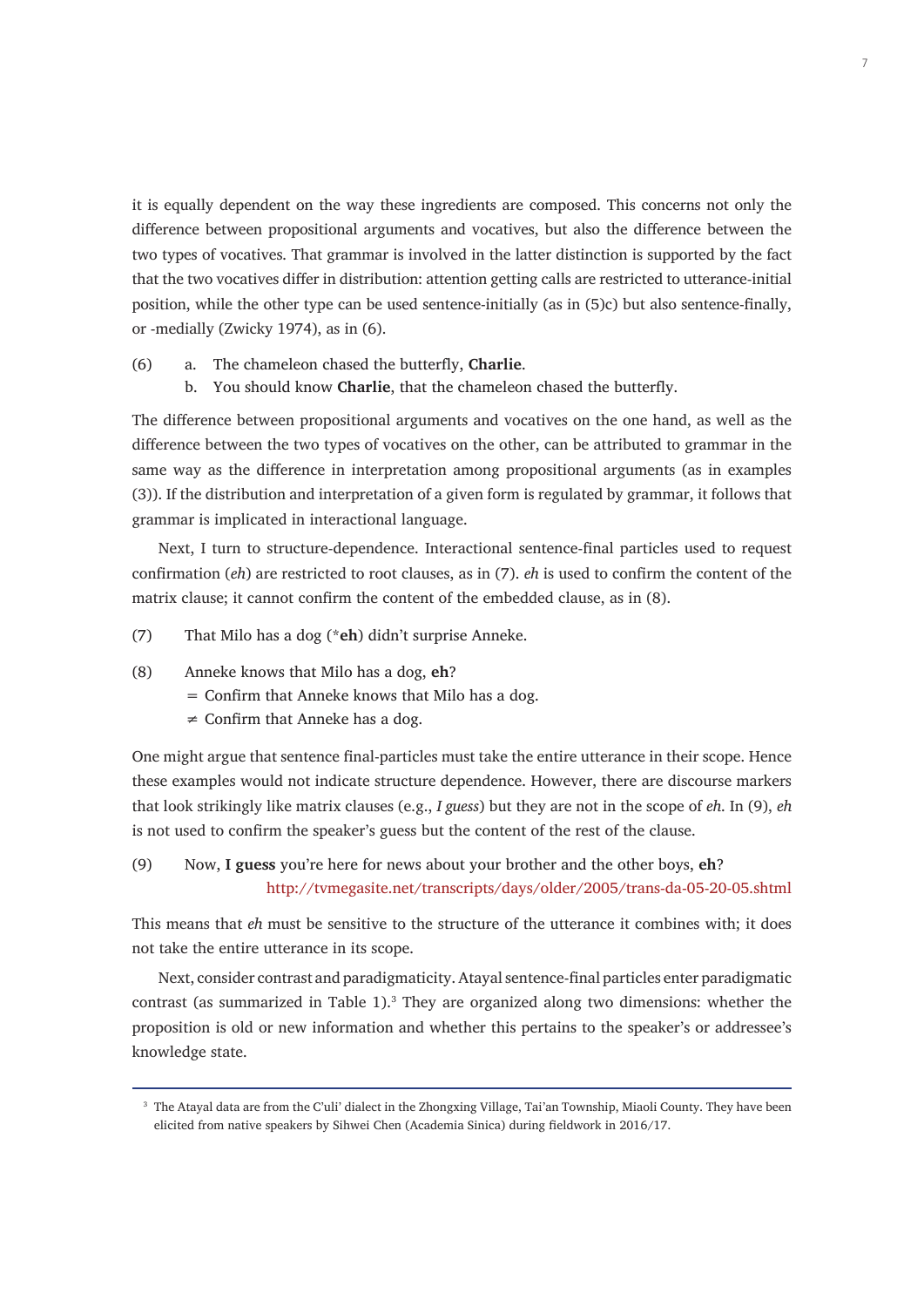|     | Speaker-oriented | Addressee-oriented |
|-----|------------------|--------------------|
| old | hи               | ra                 |
| new |                  |                    |

**Table 1:** Atayal sentence final particles.

Illustrative examples are given in (10). *Hu* is used when the speaker believes the proposition (p) but wishes to confirm its truth (10)a; *pi* is used when the speaker does not (yet) believe p (it is news to them) (10)b; *ra* is used when the speaker thinks that the addressee believes p (10)c; and *ki* is used when the speaker thinks that the addressee does not yet know p (10)d.

- (10) a. huzing=su kani, **hu**?  $dog = 2SG.GEN$  this PRT 'This is your dog, right?'
	- b. huzing=su kani **pi**?  $dog = 2SG.GEN$  this PRT Comment: This means you doubt whether it's her dog. Paraphrase: 'This is not your dog, right?'/'Is this really your dog?'
	- c. lay tax-an yiga' hani **ra?** good watch-lv movie this prt 'This was a good movie, eh?'
	- d. kyang huzing=mu la **ki** exist  $dog = 1SG.GEN COS PRT$ 'I have a dog.' Comment: People don't believe you have a dog, and you refute.

(Shiwei Chen, p.c.)

The interpretation of these particles relates the content of the utterance (p) to the interlocutors' knowledges states. As such they belong to interactional language. Nevertheless, they enter paradigmatic contrast, namely contrast defined by the interactional context.

If interactional language displays paradigmatic contrasts, we expect that there are silent but meaningful forms, one of the hallmarks of grammatical systems. This prediction is indeed borne out and I exemplify it based on Korean sentence-final complementizers. *Ko* signals that the utterance has been said by the speaker before (11)b, (12)b, while *y(a)* signals that it is based on hearsay (11)c, (12)c. Crucially, without an overt sentence-final complementizer the utterance has a specific meaning: it signals that it is uttered first-hand, as in (11)a and (12)a (Ceong 2019). It is not compatible with the hearsay or 'I already said it' interpretation. If utterances without complementizers were truly unmarked, they should be compatible with these interpretations as well.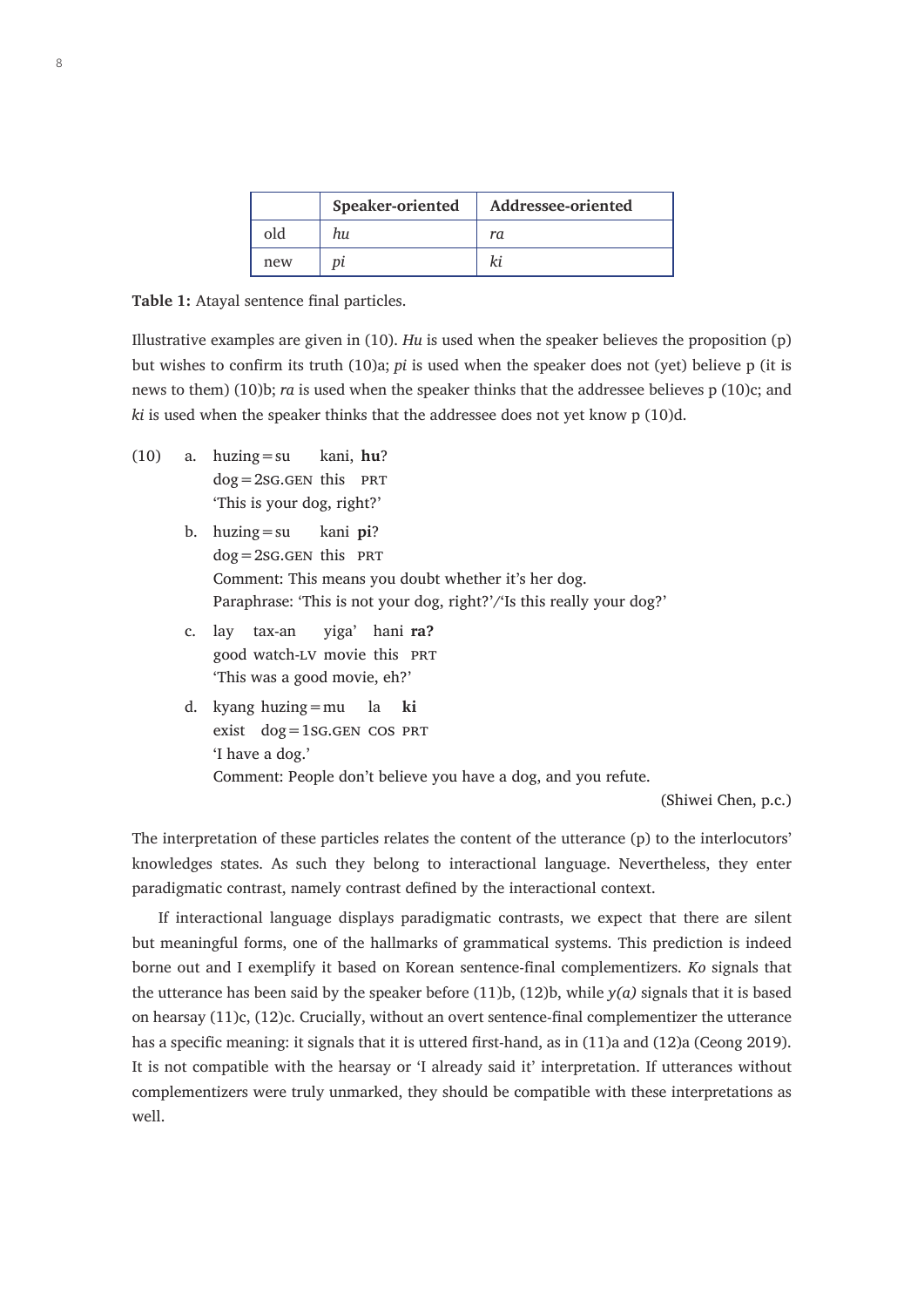(11) a. na, cha sa-ss-ta↓ 1sg car buy-PAST-DECL 'I bought a car.' b. cha sa-ss-ta-**ko**-↓ car buy-PAST-DECL-COMP '(I SAID) I bought a car!' Ceong (2019: 133 (129a/c)) c. cha sa-ss-ta-**y** car buy-PAST-DECL-COMP-HEARSAY '(I was told by someone that) I bought a car.' (H. Ceong, p.c.)  $(12)$  a. swul sa-la $\downarrow$ alcohol buy-imp 'Buy a drink!' b. swul sa-la-**ko**↓ alcohol buy-imp-comp 'I said you should buy a drink!' Ceong (2019: 160 (158)) c. swul sa-la-**y** alcohol buy-imp-hearsay 'pro said you should buy a drink!' (H. Ceong, p.c.)  $\overline{Q}$ 

This pattern reveals the workings of grammar, which makes available a particular meaning without an overt form.

Finally, like propositional language, the language of interaction displays pervasive multifunctionality. I here exemplify this based on the English response marker *yeah*. In (13)a, *yeah* answers a polar question; in (13)b, it (re-)asserts the positive polarity of the preceding assertion. These two functions may be reduced to one (valuation of polarity), but all other examples differ. In (13)c, the initiating move (I) is an exclamation in the form of an interjection. *Yeah* indicates agreement with the initiator's assessment of the situation as remarkable. In (13)d, *yeah* co-occurs with the polar opposite response marker *no* but does not trigger a contradiction. It can be paraphrased as 'yes I know that you think so, but no I disagree'. Finally, in (13)e, *yeah* serves as a sentence final request for response.

|  |  | $(13)$ a. I: Is it raining? | R: veah                                               |
|--|--|-----------------------------|-------------------------------------------------------|
|  |  | b. I: It is raining.        | R: veah                                               |
|  |  | c. I: Wow!                  | R: veah                                               |
|  |  |                             | d. I: You have to leave! R: yeah no I don't think so. |

e. I: It's raining, yeah?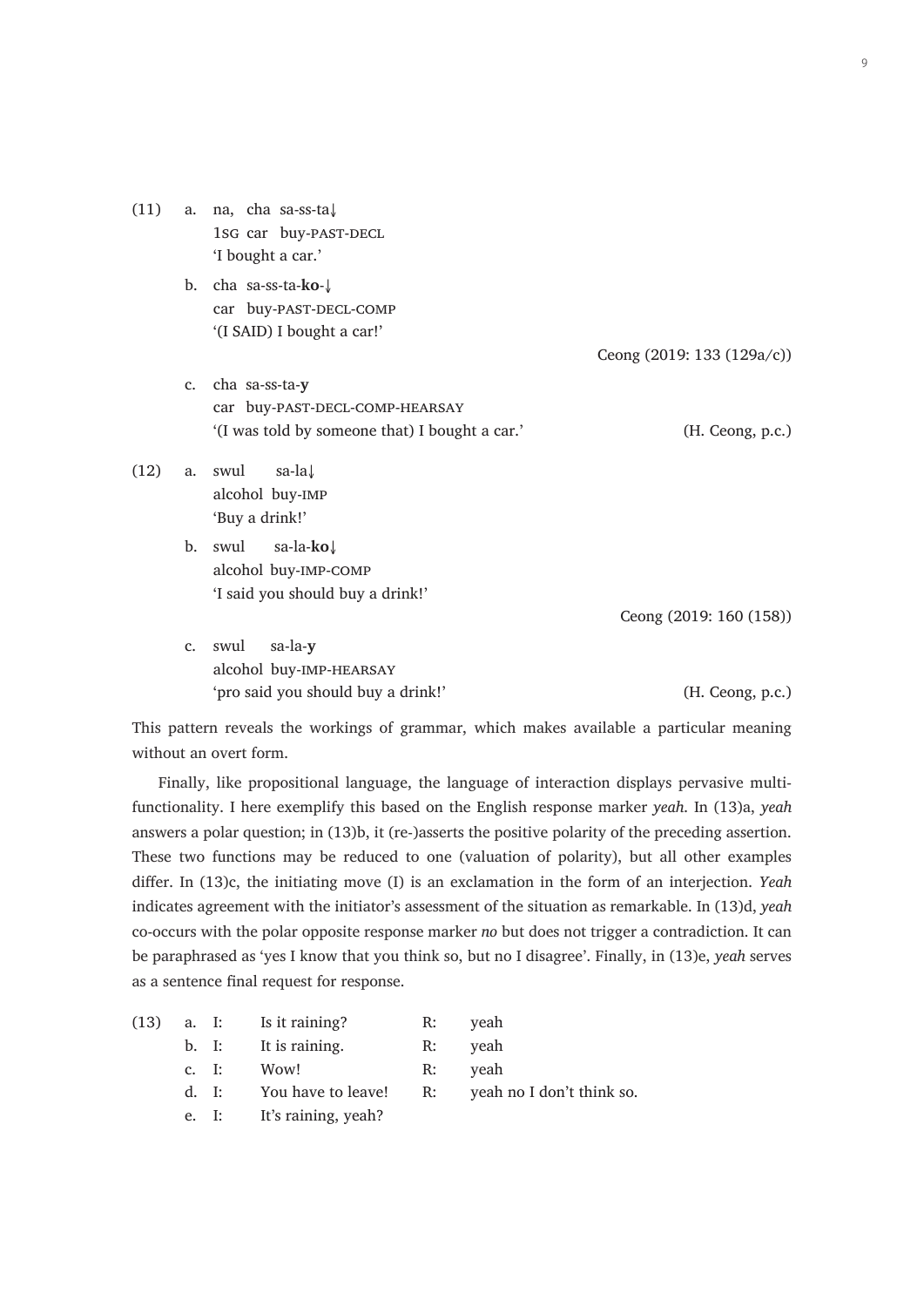Thus, in addition to the polarity valuing function, response markers can indicate agreement and acknowledgment of the previous interlocutor's move (Wiltschko 2017; 2021). This can be analysed as deriving from grammatical functions that are available independent of the lexical material that manifest them. If these functions were purely a matter of lexical entries, one would have to postulate a series of lexical entries. If we assume that they are embedded in a grammatical system that provides these functions, multi-functionality follows. Moreover, Wiltschko (2021) shows that confirmationals and response markers display the same patterns of multi-functionality, suggesting that they are regulated by the same system: the grammar of interactional language, which in turn follows the same logic as the grammar of propositional language. We can thus conclude that grammar, as defined in (2), constrains both propositional and interactional language, as illustrated in (14).



### **5. Lessons from language in interaction**

What do the facts reported above tell us about the question regarding the function of language? Given that grammar constrains both propositional and interactional language, we may conclude that the function of language encompasses both thought and communication, as in (15).



This implies that we need a comprehensive model of language which incorporates both thought and interaction. To discuss the implications of this conclusion, I choose two positions on opposite ends of the spectrum relative to the question regarding the relation between language, thought, and communication: Chomksy's Minimalist Program and Levinson's Interaction Engine Hypothesis.

#### **5.1. If language is an instrument for thought, how does communication fit it?**

Current minimalism (along with the biolinguistic enterprise) is a representative of the position that language is a system for thought (Reboul 2015; Asoulin 2016; Chomsky 2017). This assumption characterizes its stance on the evolution of language but is also reflected in the way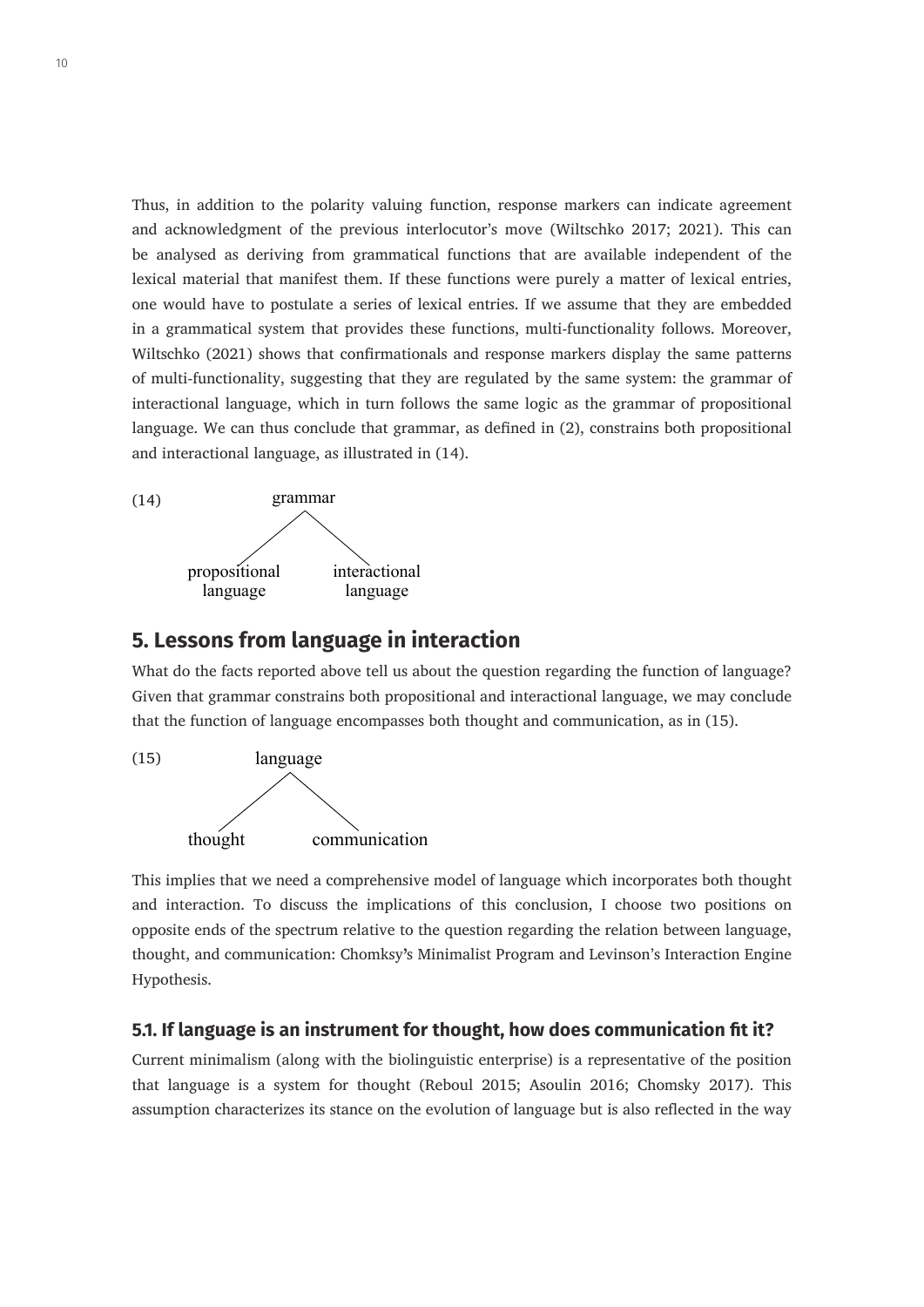the language faculty is modeled in relation to other cognitive functions. The claim is that the language faculty consists of Universal Grammar, a human capacity which makes it possible to acquire and use language; it determines the generative mechanisms and the basic elements that enter linguistic computation. This mechanism consists of *merge*, which is responsible for discrete infinity and recursion and hence captures the Humboldtian dictum that language uses finite means for infinite expressivity. The output of the generative procedure is interpreted by two language external systems: the conceptual-intentional system – a system of thought – and the sensorimotor system responsible for the production and comprehension of language (speech). Thus, the language faculty computes elements of language to form structured expressions which are externalized to be pronounced, as in **Figure 1**.



**Figure 1:** The minimalist model of grammar.

The view that language evolved for thought is typically based on the argument that language is optimally evolved for computational efficiency (thus thought), but it is not an optimal system for communication (Asoulin 2016). According to Chomsky (2017), the opposing claim, namely that language is (evolved) for communication is based on the mistaken belief that language has continuously evolved from animal communication systems.

How does linguistic interaction fit into this model? The standard generative view is characterized by two assumptions: i) interaction is not considered part of the language faculty (e.g., competence) – it is a matter of performance. ii) communication is dependent on, if not equated with, externalization. Accordingly, thought belongs to computation, while communication would be a property of externalization.

There are (at least) two problems. First, interactional language has to be computed before externalization. This is evident from the fact it displays the hallmarks of grammar, as shown in section 4. If interactional language were merely introduced during externalization, it would be a coincidence that it displays the grammatical properties it does.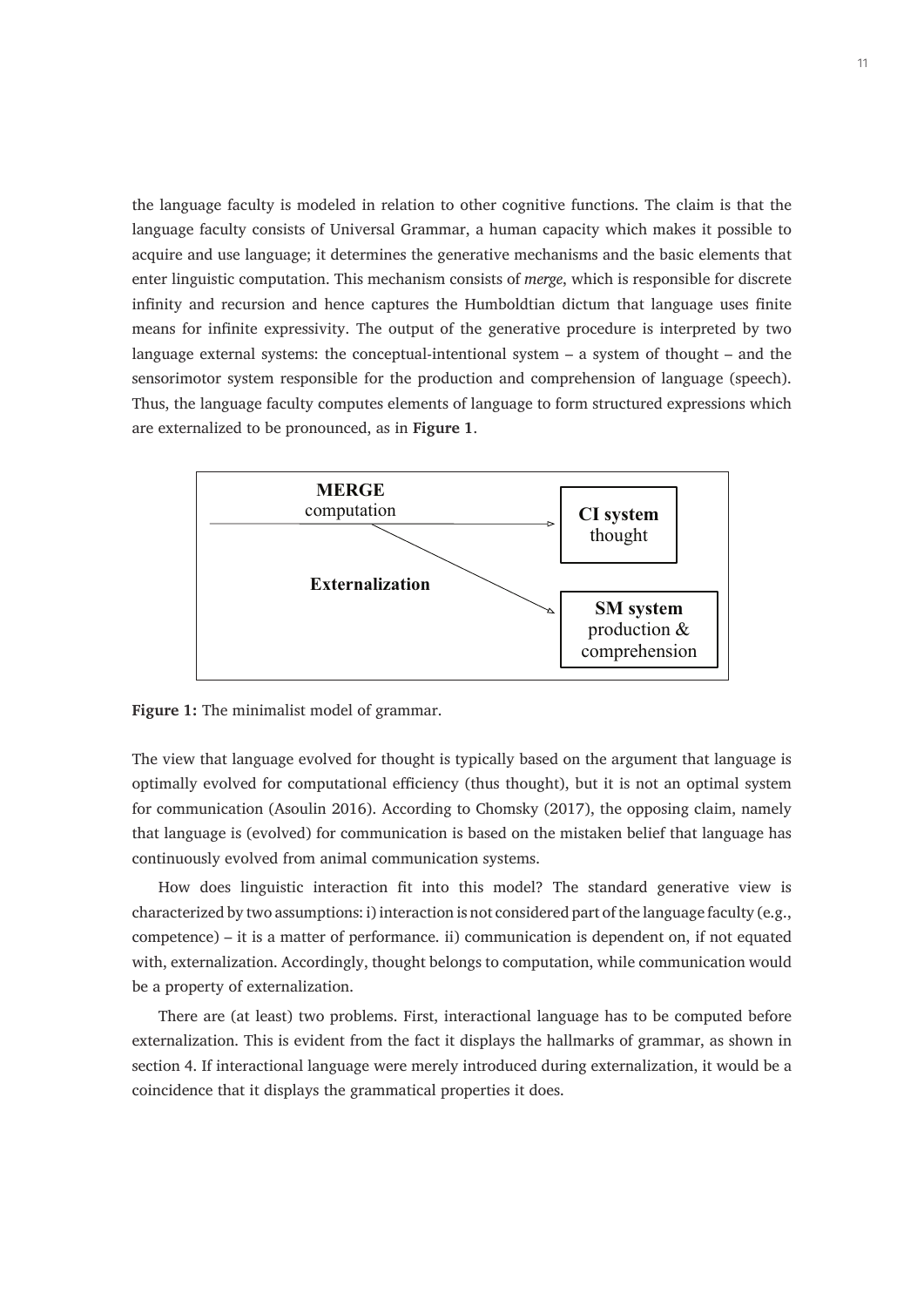Second, thought can be externalized without interaction, namely in the form of (overt) selftalk. One might argue that self-talk is interaction with oneself as in Plato's definition of *thought* as a "dialogue of the soul with itself". But there is linguistic evidence that self-talk can, but need not be, dialogical. As observed in Holmberg (2010), when people talk to themselves, they can do so either by using  $1^{st}$  or  $2^{nd}$  person pronouns:

#### (16) Self-talk:

- a. I am such an idiot.
- b. You are such an idiot.

The two forms of self-talk have different properties: interactional language is only available in *you-*centered self-talk (Ritter & Wiltschko to appear). For example, vocatives are ill-formed in *I-*centered but well-formed in *you*-centered self-talk, as in (17).

#### (17) Eliza to herself:

- a. \*Eliza, I am such an idiot.
- b. Eliza, you are such an idiot.

*I-*centered self-talk is thinking out loud, rather than interacting with oneself. Hence, externalization is a necessary but not a sufficient condition for interaction. This means that linguistic interaction cannot be equated with externalization: thought can be externalized without interaction.

We can conclude that interactional language is regulated by the computational system just as propositional language is. But if so, then the claim that language is at its core a system for thought cannot be maintained. Its interactional function cannot be a by-product of externalization, it must be built into the computational system. This still leaves us with the question as to where the result of this computation is interpreted. Within the model sketched in **Figure 1**, one could assume that interactional language, like propositional language, is interpreted in the C-I system and perhaps that this system is responsible for interpreting propositional *and* interactional content. A second possibility would be to say that the computational system interfaces with a third system, namely the system of social interaction and this is where interactional language is computed (see Hinzen & Wiltschko 2022 for such a model).

#### **5.2. If interaction motivates language, how does thought fit in?**

In contrast to minimalism, interactionalist approaches take communication to be the core function of language. I take Levinson's (2019) Interaction Engine Hypothesis as representative for this approach; it explicitly spells out the view that interaction is what drives the development of language (both ontogenetically and phylogenetically), as in (18).

(18) interaction  $\rightarrow$  language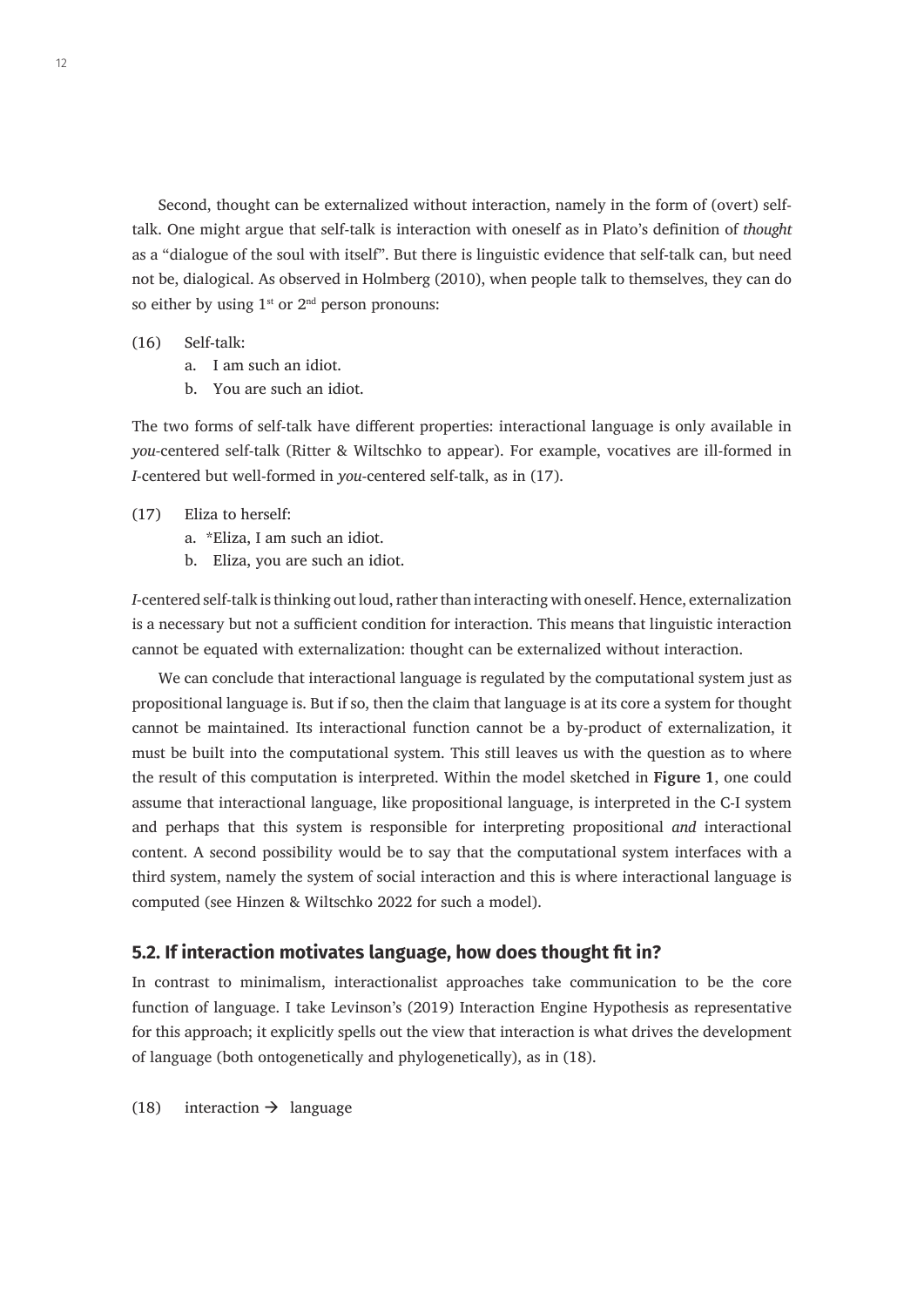Perhaps ironically, the arguments for this view mirror those for the language-is-for-thought view: there is evidence for the universality of interactive properties of language, including turn-taking properties (Levinson 2019) and other-repair strategies (Dingemanse et al. 2015). This universality might indicate the effect of optimal design, a set of "best solutions to recurrent problems in communication" (Levinson 2019: 193, cf. also Schegloff 2006). But Levinson also remarks that this explanation is not sufficient: our interactive abilities are based on pre-linguistic, innate cognitive abilities. Thus, the argument is that there is a prelinguistic aspect of cognition which is fundamentally about social interaction, and it drives the development of language. On this view, the fact that interactional language plays a central role in human language is precisely what one expects; but what is not immediately predicted is that it shares grammatical properties with propositional language (the communicated content of thought).

We are equally left wondering why it is social interaction and not any other (pre-linguistic) aspect of cognition which might have driven the development of language. For example, perceptual categorization is a capacity that – like social interaction – is independent of language (i.e., pre-linguistic) but plays a crucial role in language, both in the expression of propositional and interactional content.

Moreover, the ancient question why humans are the only species that have developed a complex system like language remains unanswered. Since the cognitive capacity for social interaction pre-dates language and is found in animals as well, it is not clear why only humans did in fact develop language. It suggests that there is another cognitive factor that predisposes humans (but no other species) to develop language.

Finally, the Interaction Engine Hypothesis leaves open the question how and where thought enters language? That is, while a generativist stance leaves us wonder how communication enters language (and thought) the interactional stance leaves us wonder how thought enters language (and communication). There are two logical possibilities: thought may exist independently of language and our desire to communicate our thoughts leads to language as a means of expression, as in (19)a. Alternatively, the desire to interact may be independent of thought and the development of language goes hand in hand with the development of thought such that the two become indistinguishable, as in (19)b. On this view, early communicative content would not be thought-like (i.e., propositional) but, for example, emotional or purely interactional.

(19) a. thought 
$$
\rightarrow
$$
 communication  $\rightarrow$  language b. communication  $\rightarrow$  language = thought

The question whether (the evolution of) thought is dependent on language is an empirical one and subject to much debate. What I wish to contribute here is the thesis that language is best viewed as equally integrating both thought and communication. In other words, in humans, it is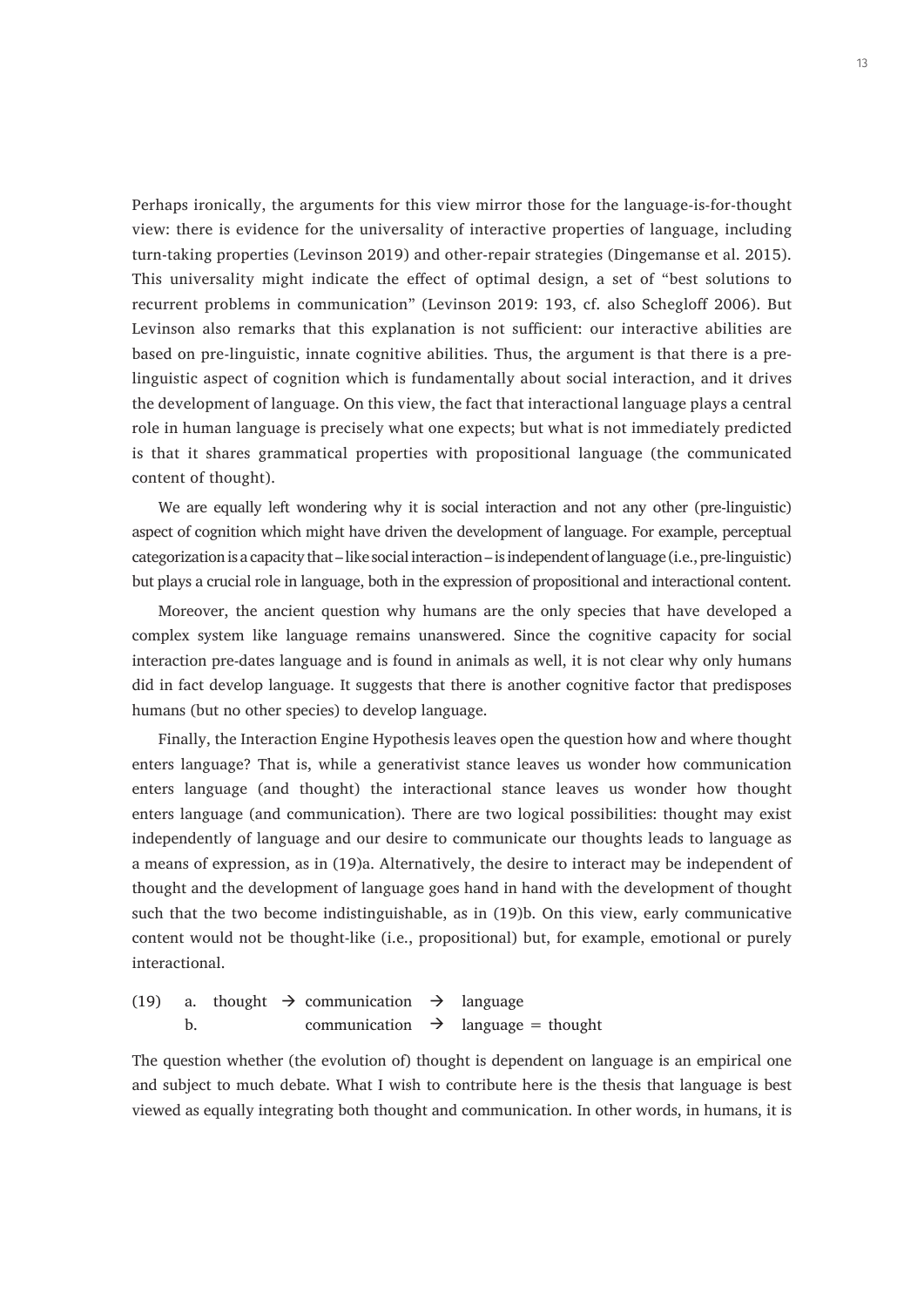language which mediates between thought and communication thereby giving both its humanspecific characteristics: both the logic of linguistic interaction (interactional language) and the logic of linguistic content (propositional language) are constrained by the same system.

### **6. Conclusion**

The main empirical point of this squib is to contribute new evidence for the assumption that both interactional language and propositional language share the hallmarks of grammar. This means that interactional language cannot be relegated to being a performance phenomenon (contra the core generative stance). At the same time, the fact that the same grammatical system regulates both the expression of thought, and its communication suggests that it is equally shaped by both rather than being merely driven by the demands of interaction (contra the interactionalist stance). Language is a system that equally incorporates thought and communication and arguably contributes to the fact that both take on their human-specific characteristics. This conclusion has implications for our modelling the interaction between language and other cognitive capacities, and these implications take on a different shape for generativists and for interactionalists: generativists have to acknowledge that language (and thought) interface with social interaction while interactionalists have to acknowledge that language (and communication) interface with thought. Thus, the relevant question is not whether language is for thought or for communication but instead we should ask why and how language has both these functions. There is a humanspecific capacity that we can characterize as grammatical knowledge: it regulates thought and interaction and gives both its human-specific traits.

From a synchronic perspective, this means that we need a model of language that incorporates both thought and interaction. Most current models focus either on the role of language for thought or on the role of language for communication. And this focus determines not only its theoretical assumptions, but also the empirical domains and methodologies (Dingemanse 2017). If indeed both functions are equally important, then we need to incorporate findings across frameworks.

From an evolutionary perspective there is at least one thing we can conclude. It may be useful to explore the potential role of co-evolution. That is, there appears to be a system in place (call it grammar), which has made it possible for thought and for social interaction to (co-)evolve in human-specific ways. If so, there may be other faculties which have co-evolved as a function of this system – music and emotion are possible candidates. While this does not solve the problem as to how this system (grammar) evolved in the first place, it provides a new point of view from which to explore this question. Thus, I suggest that just like grammar mediates between form and meaning, as in (20)a, language mediates between thought and communication, as in (20)b.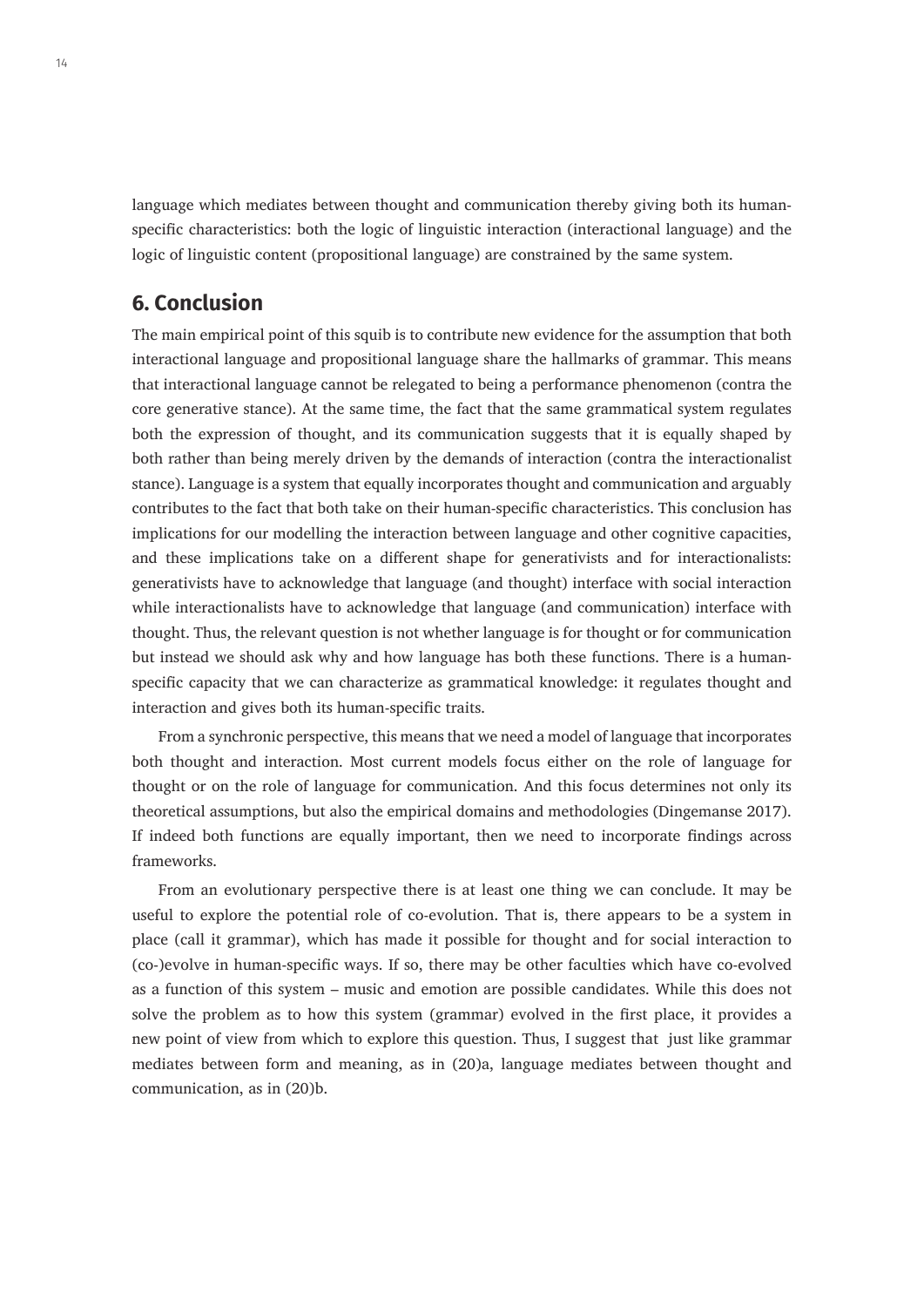

On this view language determines not only the relation between two core aspects of human cognition (thought and communication) but it also influences the specific shape each of them takes. This way of viewing language opens novel ways of exploring the relation between language, thought, and communication. But it still leaves unanswered the eternal question as to what makes language possible. Did it arise suddenly and virtually out of nowhere, as in Chomsky's (2010) Prometheus story, or did it evolve from yet another cognitive capacity that interacts with both social interaction and thought? A plausible candidate for such a system might be our narrative capacity, another human specific trait (Thompson 2010).<sup>4</sup>

<sup>4</sup> An anonymous reviewer points out that I take a stance according to which humans are unique in the animal kingdom in possessing language and they characterize this view as supremacist speciesm. While I admit that I do think that language is a uniquely human trait, I do not think that this leads to the conclusion that humans are – for this reason – superior to other animals. In fact, the ability for language and all that comes with it is arguably responsible for the way humans have created the world as it currently presents itself. I would not call the ability to destroy the world a sign of superiority.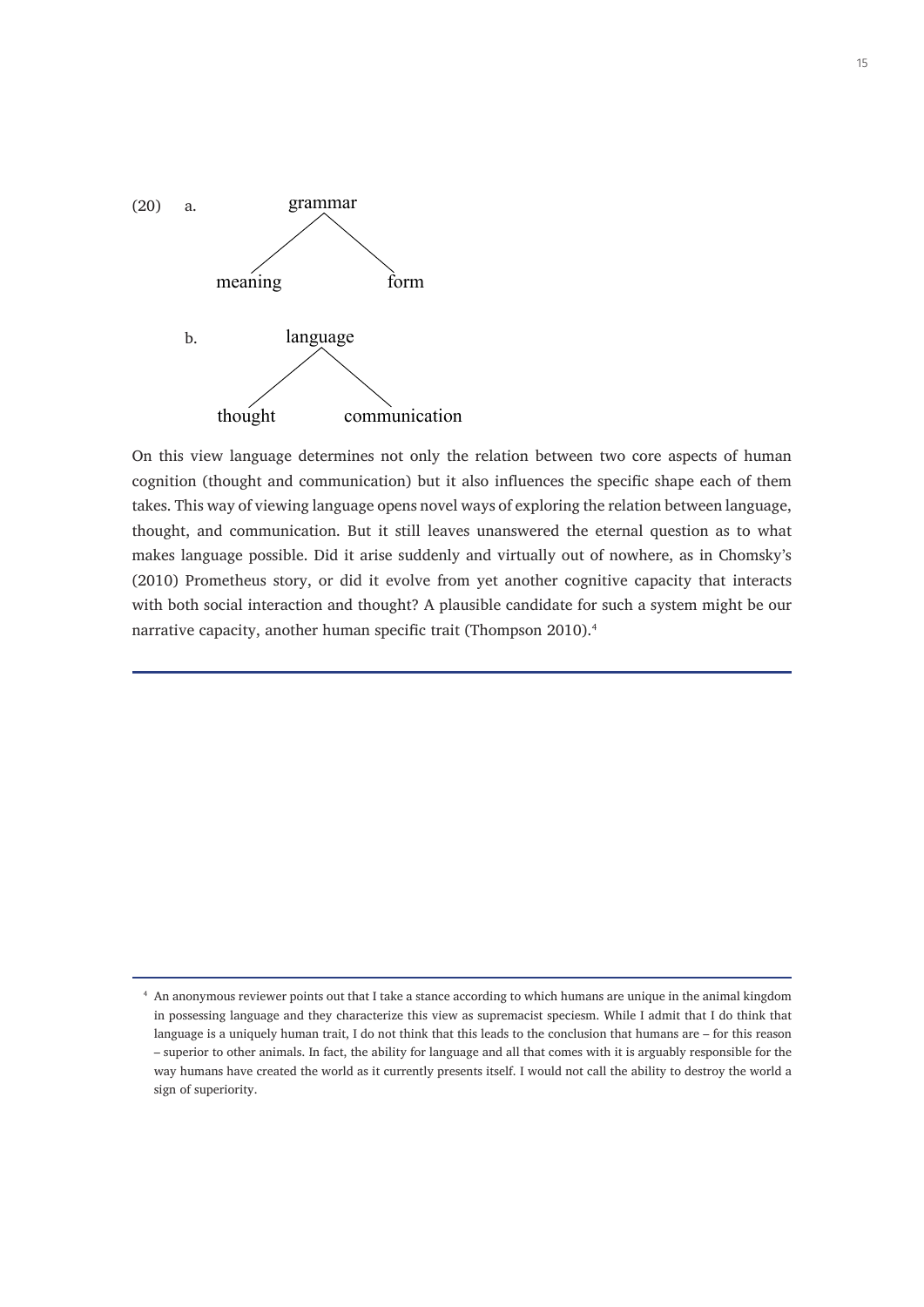### **Abbreviations**

 $COMP = complementizer$ ;  $COS = change of state$ ; DECL = declarative; GEN = genitive; HEARSAY = hearsay evidentiality;  $IMP = imperative$ ;  $LV = locative$  voice;  $PST = past$ ;  $PRT =$  particle;  $SG =$  singular

### **Acknowledgements**

I have benefited from questions and comments from three anonymous reviewers.

### **Funding information**

Funding is acknowledged from grant PID2019-105241GB-I00/AEI/10.13039/501100011033, Ministerio de Ciencia, Innovación y Universidades (MCIU) and Agencia Estatal de Investigación (AEI) and grant 2017 SGR 1265 (AGAUR); as well as a SSHRC Insight grant (Social Sciences and Humanities Research Council of Canada 435-2018-1011).

### **Competing interests**

The author has no competing interests to declare.

### **References**

Asoulin, Eran. 2016. Language as an instrument of thought. *Glossa: a journal of general linguistics* 1(1). 46. DOI: <https://doi.org/10.5334/gjgl.34>

Beyssade, Claire & Marandin, Jean-Claire. 2006. The speech act assignment problem revisited: Disentangling speaker's commitment from speaker's call on addressee. In Bonami, Olivier & Cabredo Hofherr, Patricia (eds.), *Empirical Issues in Syntax and Semantics*, vol. 6, 37–68. [http://](http://www.cssp.cnrs.fr/eiss8/index_en.html) [www.cssp.cnrs.fr/eiss8/index\\_en.html](http://www.cssp.cnrs.fr/eiss8/index_en.html)

Campbell, Robin & Wales, Roger. 1970. The study of language acquisition. In Lyons, John (ed.), *New Horizons in Linguistics.* 242–260. Harodsworth: Penguin Books.

Carruthers, Peter. 2002. The cognitive functions of language. *Behavioral and Brain Sciences* 25. 657**–**726. DOI: <https://doi.org/10.1017/S0140525X02000122>

Ceong, Hayley. 2019. *The morphosyntax of clause typing: Single, double, periphrastic, and multifunctional complementizers in Korean.* Victoria, British Columbia: University of Victoria dissertation.

Chomsky, Noam. 1980. On Cognitive Structures and Their Development: A Reply to Piaget. In Piatelli-Palmarini, Massimo (ed.), *Language and Learning*. London: Routledge and Kegan Paul.

Chomsky, Noam. 2010. Some simple evo devo theses: how true might they be for language? In Larson, John & Deprez, Viviane & Yamakido, Hiroko (eds.), *The evolution of human language*, 45–62*.* Cambridge: Cambridge University Press. DOI: [https://doi.org/10.1017/CBO9780](https://doi.org/10.1017/CBO9780511817755.003) [511817755.003](https://doi.org/10.1017/CBO9780511817755.003)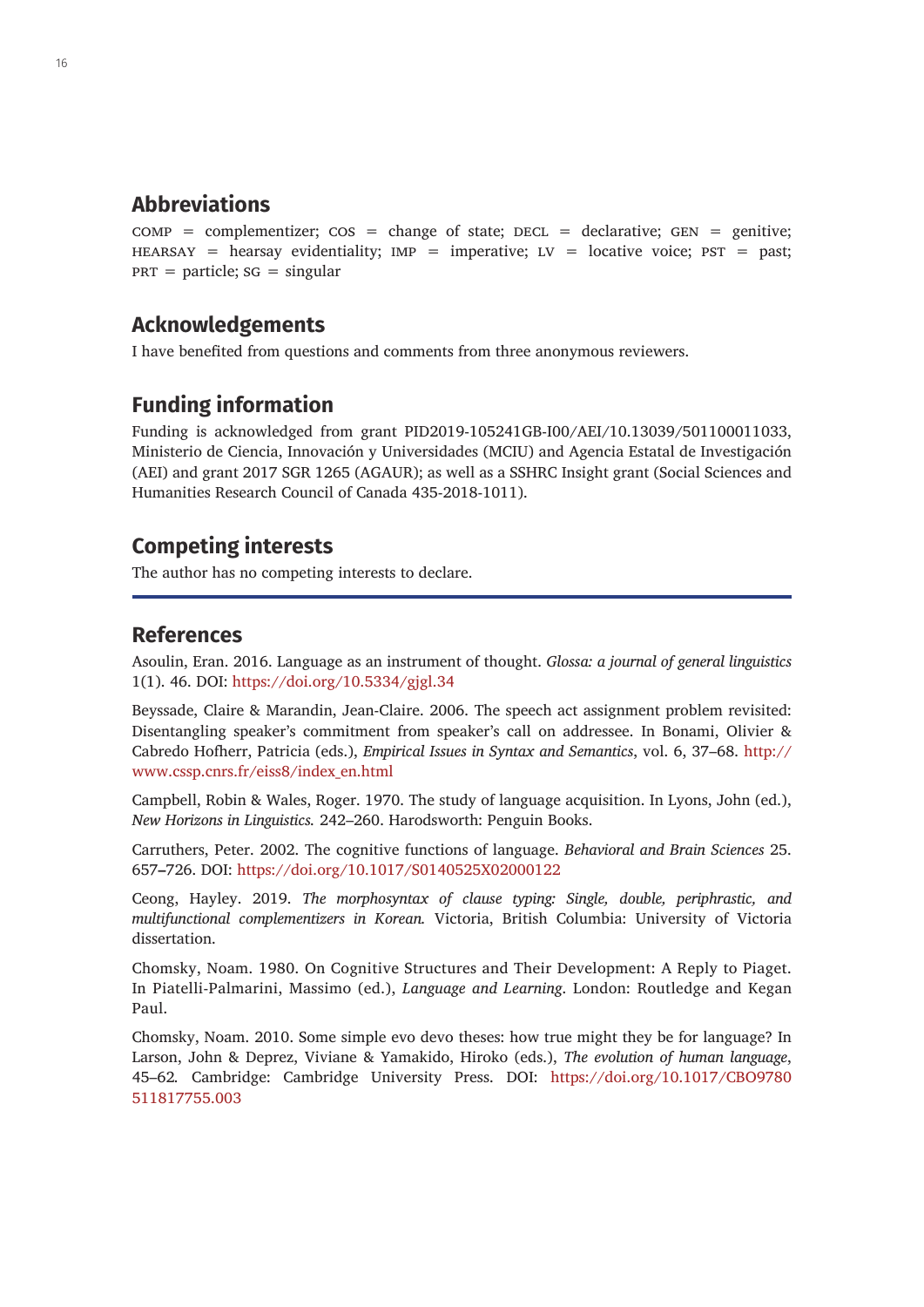Chomsky, Noam. 2017. Language architecture and its import for evolution. *Neuroscience & Biobehavioral Reviews* 81. 295**–**300. DOI: <https://doi.org/10.1016/j.neubiorev.2017.01.053>

Corr, Alice. 2022. *The grammar of the utterance: How to do things with Ibero-Romance*. Oxford: Oxford University Press.

Couper-Kuhlen, Elizabeth & Selting, Margret. 2001. Introducing Interactional Linguistics. In Selting, Margret & Couper-Kuhlen, Elizabeth (eds.), *Studies in Interactional Linguistics*, 1–22. Amsterdam, Philadelphia: John Benjamins. DOI: <https://doi.org/10.1075/sidag.10.02cou>

Cowper, Elizabeth & Currie Hall, Daniel. 2014. Reductio ad discrimen: Where features come from. *Nordlyd* 41(2). 145**–**164. DOI: <https://doi.org/10.7557/12.3411>

Dingemanse, Mark. 2017. On the margins of language: Ideophones, interjections and dependencies in linguistic theory. In Enfield, Nick J. (ed.), *Dependencies in language*, 195–202. Berlin: Language Science Press. DOI: <https://doi.org/10.5281/zenodo.573781>

Dingemanse, Mark & Roberts, Seán G. & Baranova, Julija & Blythe, Joe & Drew, Paul & Floyd, Simeon & Gisladottir, Rosa S. & Kendrick, Kobin H. & Levinson, Stephen C. & Manrique, Elizabeth & Rossi, Giovanni & Enfield, Nick J. 2015. Universal principles in the repair of communication problems. *PloS one* 10(9). p.e0136100. DOI: [https://doi.org/10.1371/journal.](https://doi.org/10.1371/journal.pone.0136100) [pone.0136100](https://doi.org/10.1371/journal.pone.0136100)

Esipova, Maria. 2019. *Composition and Projection in Speech and Gesture.* New York: New York University dissertation. DOI:<https://doi.org/10.3765/salt.v29i0.4600>

Ginzburg, Jonathan & Mazzoconi, Chiara & Tian, Ye. 2020. Laughter as language. *Glossa*: *a journal of general linguistics* 5(1). 104. 1–51. DOI: <https://doi.org/10.5334/gjgl.1152>

Ginzburg, Jonathan & Poesio, Massimo. 2016. Grammar is a system that characterizes talk in interaction. *Frontiers in Psychology* 7. 1938. DOI:<https://doi.org/10.3389/fpsyg.2016.01938>

Gould, Stephen Jay & Vrba, Elisabeth. 1982. Exaptation: A missing term in the science of form. *Paleobiology* 8. 4–15. DOI: <https://doi.org/10.1017/S0094837300004310>

Haegeman, Liliane. 2014. West flemish verb-based discourse markers and the articulation of the speech act layer. *Studia Linguistica* 68(1). 116–139. DOI: <https://doi.org/10.1111/stul.12023>

Hill, Virginia. 2007. Vocatives and the pragmatics–syntax interface. *Lingua* 117(12). 2077–210. DOI: <https://doi.org/10.1016/j.lingua.2007.01.002>

Hill, Virginia. 2013. Features and strategies: the internal syntax of vocative phrases. In Sonnenhauser, Barbara & Noel Aziz Hanna, Patrizia (eds.) *Vocative! Addressing between System and Performance.* 133**–**156. Mouton: de Gruyter. DOI: <https://doi.org/10.1515/9783110304176.133>

Hinzen, Wolfram & Wiltschko, Martina. 2022. Modelling non-specific linguistic variation in cognitive disorders. *Journal of Linguistics*. 1**–**27. DOI: [https://doi.org/10.1017/](https://doi.org/10.1017/S0022226722000123) [S0022226722000123](https://doi.org/10.1017/S0022226722000123)

Holmberg, Anders. 2010. Referring to yourself in self talk. *Structure preserved: Studies in syntax for Jan Koster*. 185**–**192. DOI:<https://doi.org/10.1075/la.164.21hol>

Hymes, Dell H. 1972. On Communicative Competence. In Pride, J. B. & Holmes, Janet (eds.), *Sociolinguistics: Selected Readings*, 269**–**293. Harmondsworth: Penguin.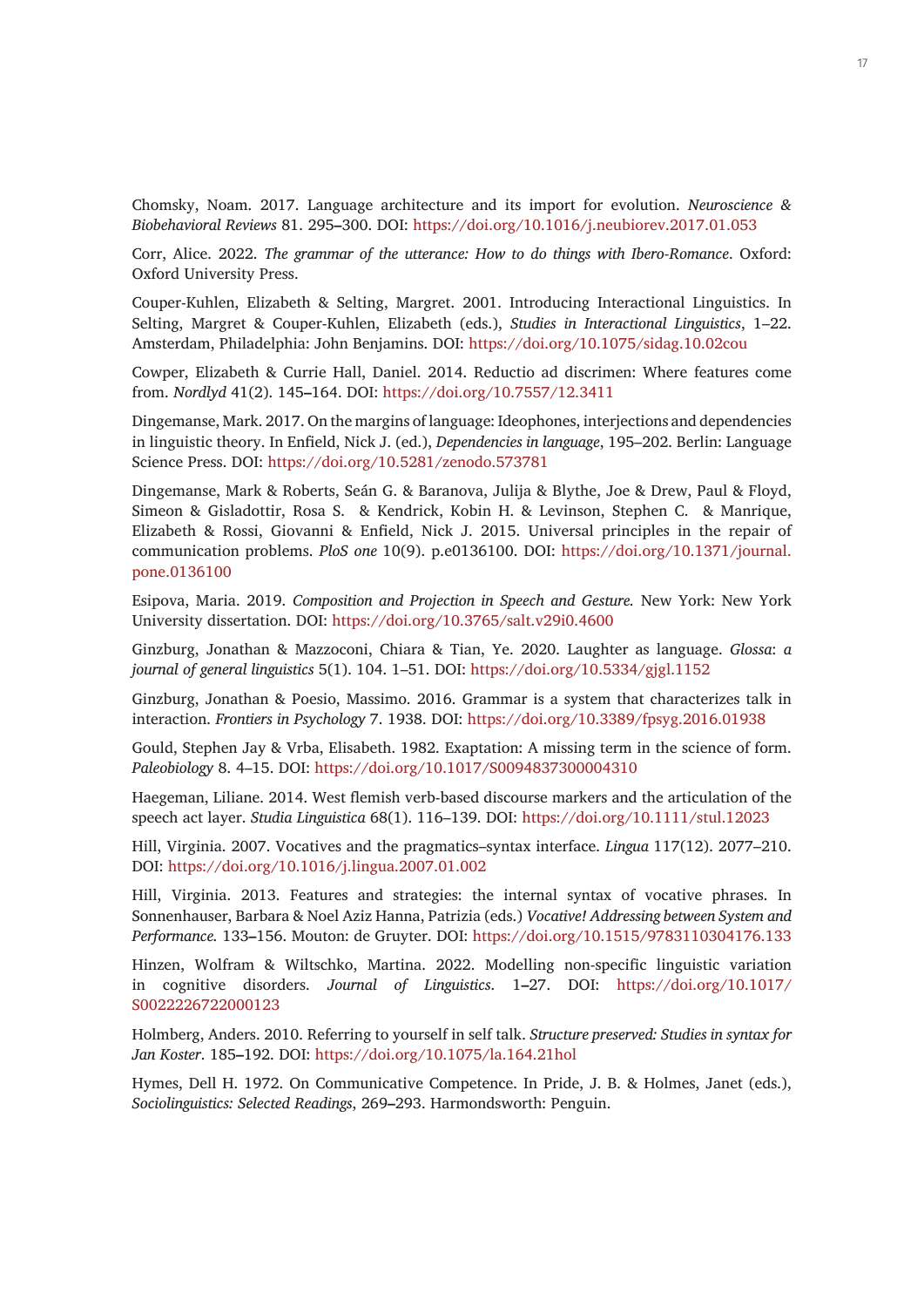Jackendoff, Ray. 2002. *Foundations of language: Brain, meaning, grammar, evolution*. Oxford: Oxford University Press.

Keenan (Ochs), Eleaonor. 1974. Conversational competence in children. *Journal of Child Language* 1(2). 163–183. DOI:<https://doi.org/10.1017/S0305000900000623>

Kempson, Ruth & Cann, Ronnie & Gregoromichelakiand, Eleni & Chatzikyriakidis, Stergios. 2016. Language as mechanisms for interaction. *Theoretical Linguistics* 42(3–4). 203**–**276. DOI: <https://doi.org/10.1515/tl-2016-0011>

Krifka, Manfred. 2013. Response particles as propositional anaphors. *Proceedings of Semantics and Linguistic Theory (SALT)* 23. 1–18. DOI:<https://doi.org/10.3765/salt.v23i0.2676>

Levinson, Stephen. 2019. Interactional foundations of language: The interaction engine hypothesis. In *Human language: From genes and brain to behavior*. 189**–**200. MIT Press

Miyagawa, Shigeru. 2022. *Syntax in the Treetops*. Cambridge, Mass: MIT Press. DOI: [https://doi.](https://doi.org/10.7551/mitpress/14421.001.0001) [org/10.7551/mitpress/14421.001.0001](https://doi.org/10.7551/mitpress/14421.001.0001)

Reboul, Anne Colette. 2015. Why language really is not a communication system: a cognitive view of language evolution. *Frontiers in Psychology* 6. p.1434. DOI: [https://doi.org/10.3389/](https://doi.org/10.3389/fpsyg.2015.01434) [fpsyg.2015.01434](https://doi.org/10.3389/fpsyg.2015.01434)

Ritter, Elizabeth & Wiltschko, Martina. to appear. Grammar constrains the way we talk to ourselves. Proceedings of the 2021 Canadian Linguistics Association.

Ross, John. 1970. On declarative sentences. In *Readings in English Transformational Grammar*.

Sacks, Harvey & Schegloff, Emanuel A. & Jefferson, Gail. 1974. A simplest systematics for the organization of turn-taking for conversation. *Language* 50. 696–735. DOI: [https://doi.](https://doi.org/10.1353/lan.1974.0010) [org/10.1353/lan.1974.0010](https://doi.org/10.1353/lan.1974.0010)

Schegloff, Emanuel. 2006. Interaction: The infrastructure for social institutions, the natural ecological niche for language, and the arena in which culture is enacted. In Enfield, Nick J. & Levinson, Stephen C. (eds.), *Roots of human sociality: Culture, cognition and interaction*, 123–148. Oxford: Berg

Selkirk, Elisabeth. 1984. Phonology and syntax: the relation between sound and structure. Cambridge, Mass.: MIT Press

Selting, Margaret & Couper-Kuhlen, Elisabeth. 2000. Argumente für die Entwicklung einer 'interaktionalen Linguistik'. *Gesprächsforschung* 1. 76–95.

Slocum, Poppy. 2016. *The syntax of address.* Doctoral dissertation, State University of New York at Stony Brook.

Speas, Margaret & Tenny, Carol. 2003. Configurational properties of point of view roles. In di Sciullio, Anna-Maria. *Asymmetry in Grammar*, 315–345. Amsterdam: John Benjamins. DOI: <https://doi.org/10.1075/la.57.15spe>

Thompson, Tok. 2010. The ape that captured time: folklore, narrative, and the human-animal divide. *Western Folklore*, 395**–**420.